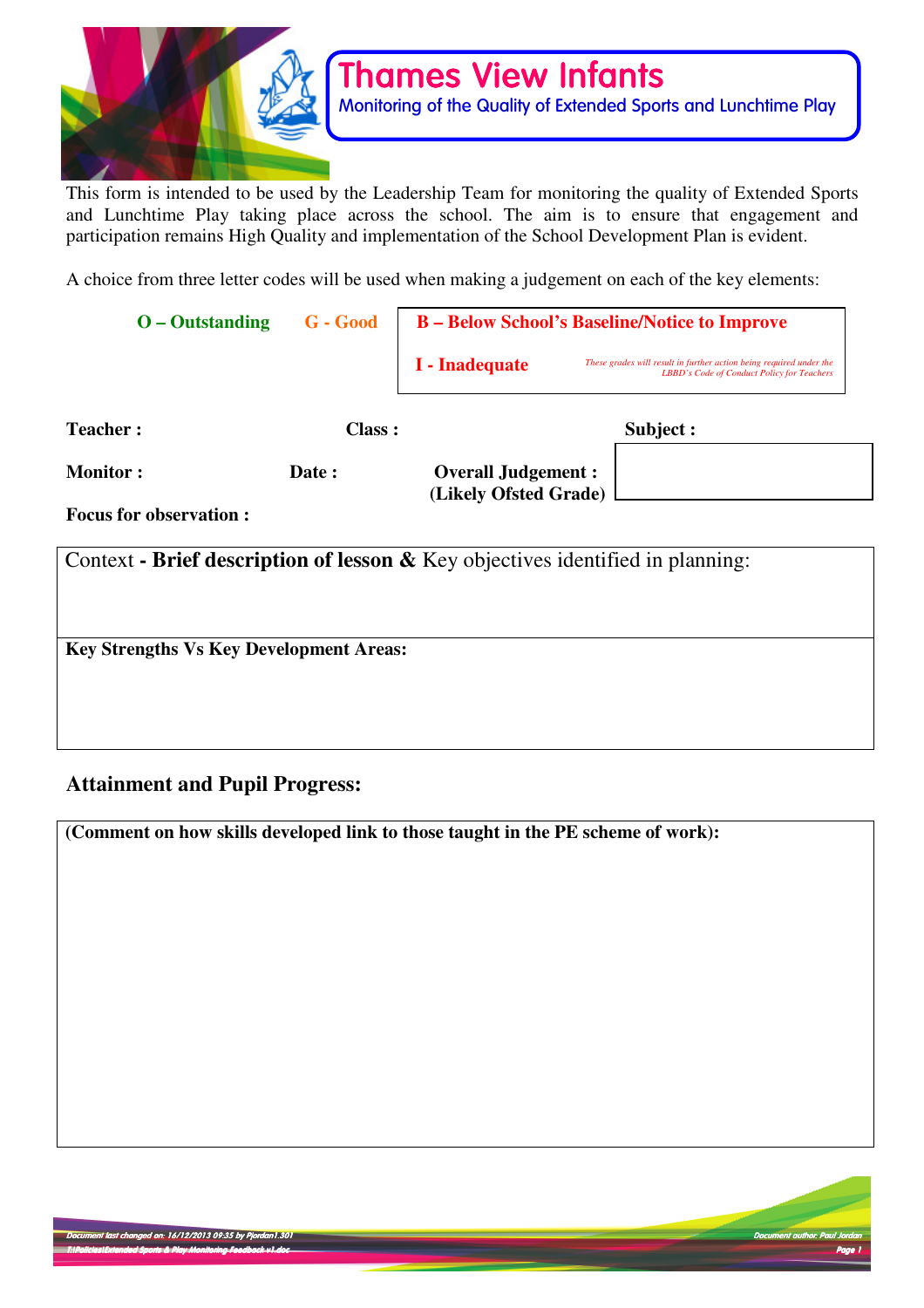

Monitoring of the Quality of Extended Sports and Lunchtime Play

**Progress Since Last Observation (refer to teacher's previous targets)**:

**Summary/Feedback (including targets and next steps)**:

Document last changed on: 16/12/2013 09:35 by Pjordan1.301 Pjordan1.301 Pjordan1.301 Pjordan1.301 Pjordan1.301 T:\Policies\Extended Sports & Play Monitoring Feedback v1.doc Extended & Play Monitoring Feedback v1.doc Page 2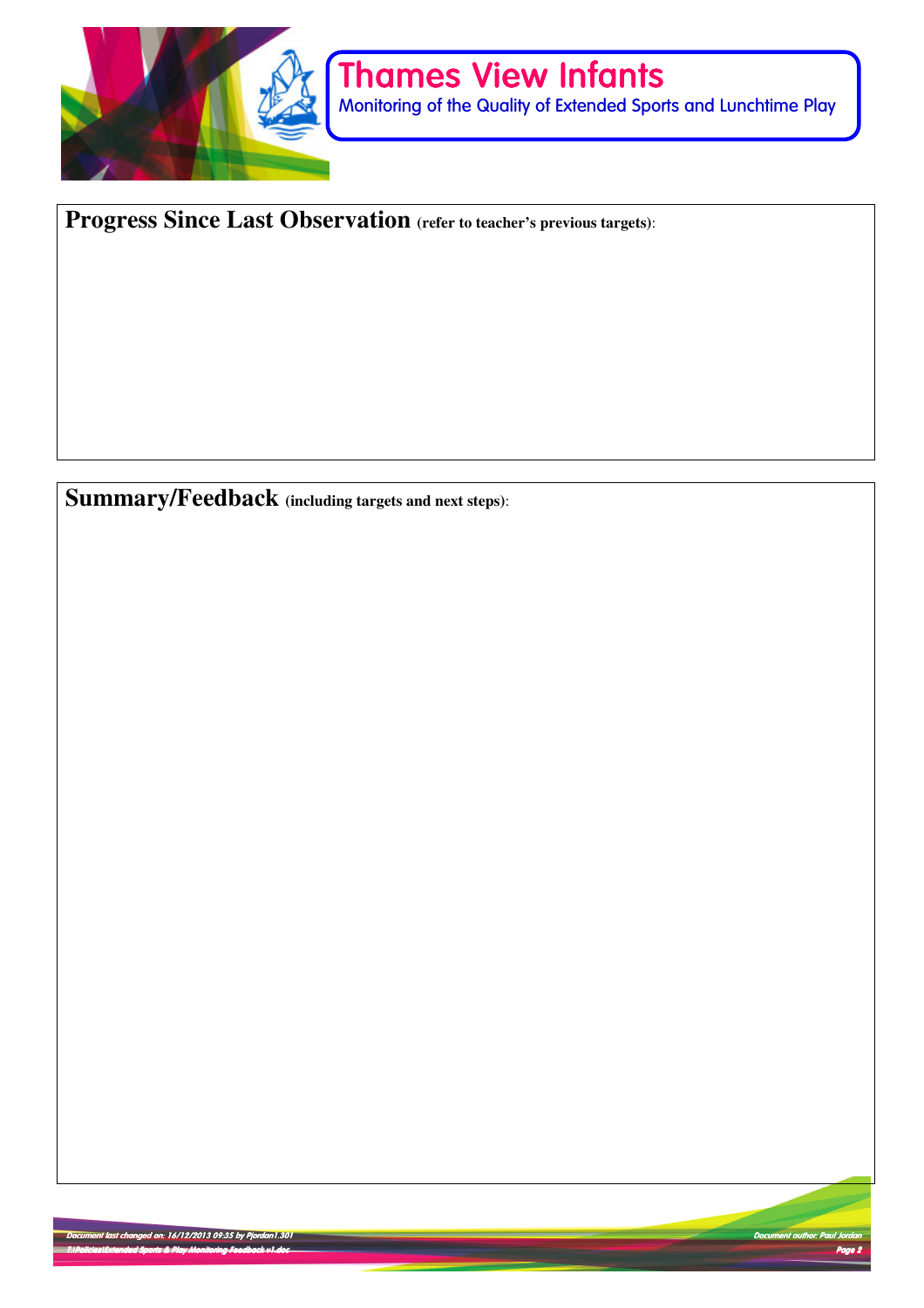

Monitoring of the Quality of Extended Sports and Lunchtime Play

#### **Knows the Subject Well:**

- knows the underlying concepts, conventions and frameworks associated with the subject;
- clear objectives for learning for each lesson, linked to past experiences.
- objectives are explained at the beginning and reinforced at the end and over time.
- leaders embraces a healthy/sporty attitude; and the activity is led within this spirit.
- where appropriate, children know the rules for the game how to win and what losing will "look like".

#### **Attainment and Progress/Expectations/Outcomes:**

- outcomes linked to expectations for that year group;
- children collaborating and/or working independently (where appropriately) at an appropriate noise level;<br>■ hee a clear view of what most pupils are expected to be able to do independently and by when:
- has a clear view of what most pupils are expected to be able to do independently and by when;
- emphasises accuracy, precision and the correct vocabulary at all times;
- the session has a high participation rate, with children engaging fully with the activity, embracing the spirit and ethos of play/sport/healthy lifestyle;
- expectation for play and learning are the same as within class-based PE (with childrens' teacher).

#### **Uses time and resources well:**

- maintains good sense of pace/ensures pupils are on task for most of lesson (does not let tasks drag on);
- wastes very little time on administrative tasks;
- the room is well laid out and resources are easily accessible; uses good resources and requires pupils to engage with them;
- children remain as active as possible within the session;
- little time is wasted on pre-activity preparation/toilets/getting changed/behaviour control.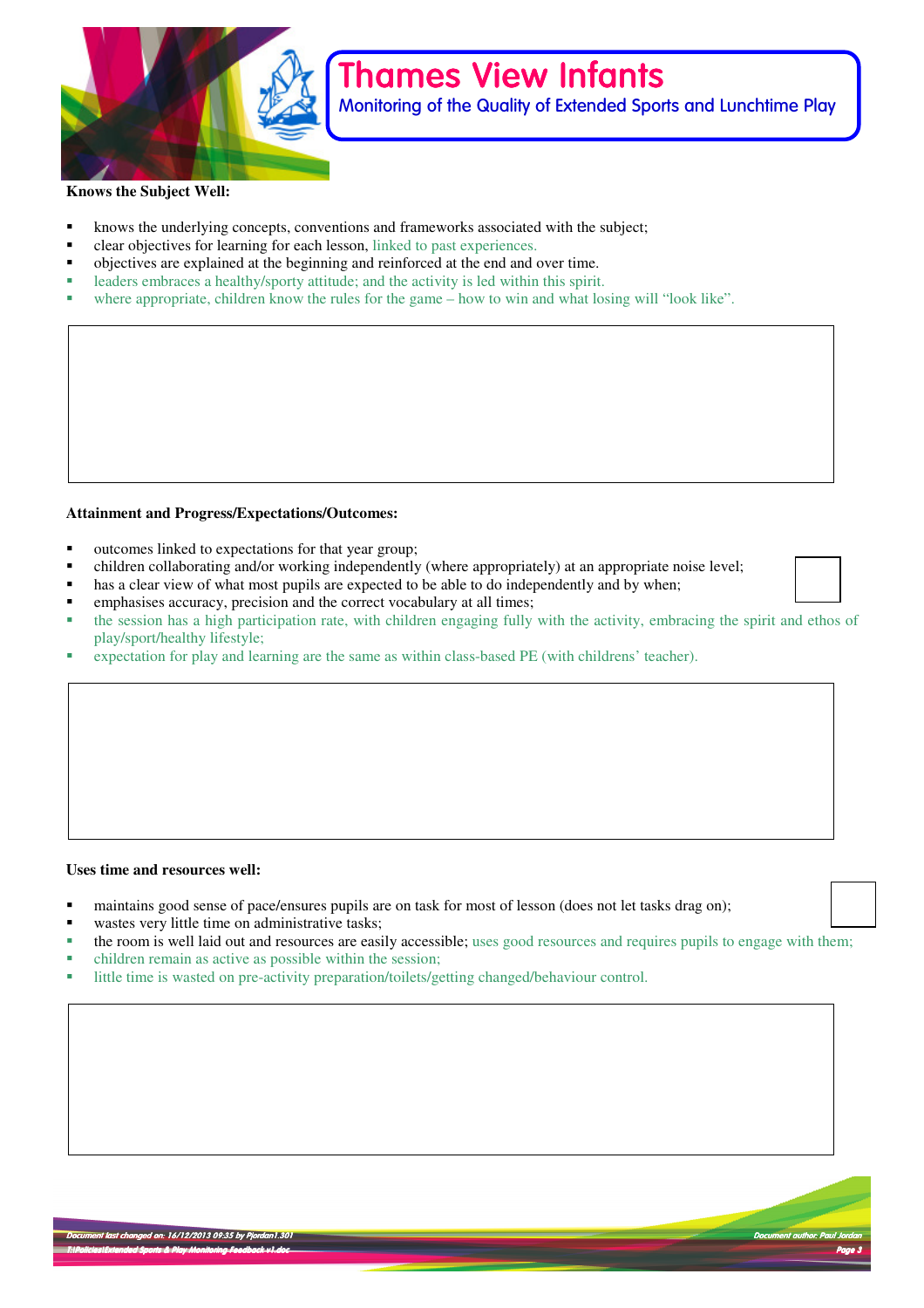

Monitoring of the Quality of Extended Sports and Lunchtime Play

#### **Demonstration & Modelling (during Teaching & Guided Practice Segment of Lesson):**

- first-hand & "second-hand" experiences/resources being used as a stimulus;<br>teacher-demonstrates & models the skills & concents being taught:
- teacher-demonstrates & models the skills & concepts being taught:
- $\blacksquare$  children modelling & demonstrating key concepts to others:
- knows best way to teach the subject (best analogies, examples, demonstrations etc to make it accessible);
- skilful use of speaking and listening skills by the teacher;
- key vocabulary used often and explicitly throughout the lesson using an episodic manner;
- leaders "unpacking learning" in small steps;
- selects teaching methods on the basis of fitness for purpose and uses a range of these;
- selects the right activities for pupils to carry out in order to reinforce the intended learning points;
- gives encouragement and praise to reinforce significant steps in learning;
- lays firm foundations before moving pupils to a higher task;
- children are challenged at all levels, fostering a thirst for sport for all;

#### **Interaction & Oracy:**

- **•** interaction between leader and pupil, and amongst pupils themselves is in-line with class-based expectations;
- the development of speaking and listening skills in the children is given a high priority;
- where appropriate, pupils are required to justify and extend their answers;<br>all questioning used to gauge understanding, with teacher changing approach
- questioning used to gauge understanding, with teacher changing approach if necessary;
- **•** teacher uses assessment information to re-focus teaching and teach pupils how to perform to target standard;
- a lively pace;
- questioning targets groups of children and individuals with specific needs;
- where appropriate, episodes of Talk4Learning:
	- o **Differentiated questioning,**
	- o **Extended dialogue,**
	- o **'Sustained shared thinking',**
	- o **Skilled use of 'uptake',**
	- o **Focussed Feedback,**
	- o **Exploratory Talk,**
	- o **Empowered Talk,**
	- o **Talk buddies/partnered talk.**
- constructive feedback is provided to ensure children makes rapid gains.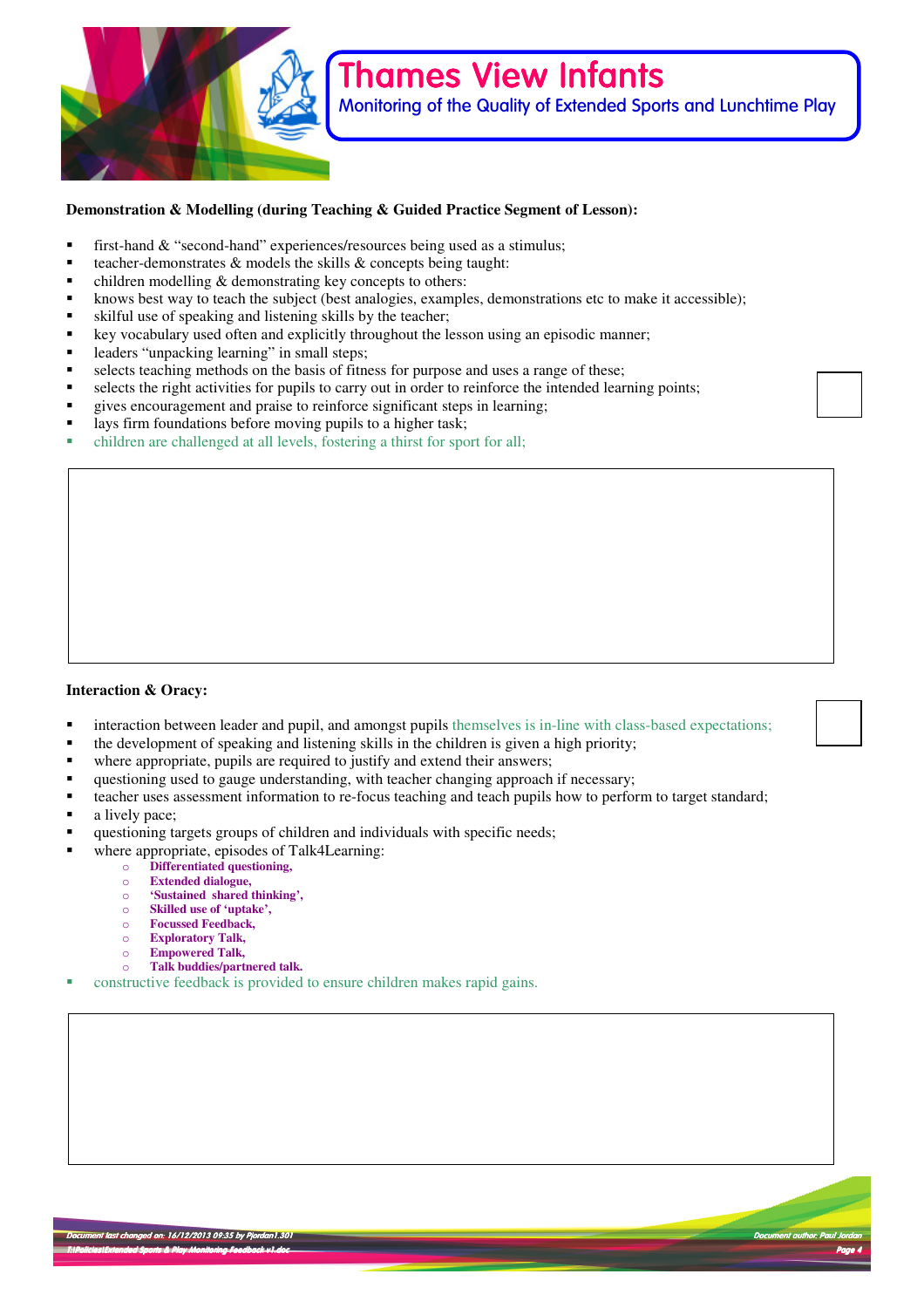

Monitoring of the Quality of Extended Sports and Lunchtime Play

#### **Consolidation Segment of Lesson:**

- well-selected, meaningful activities, enabling children to consolidate the intended learning points as effectively as possible;
- differentiated activities and support correctly matched to the pupils' ability and need;
- children sure of the consolidation outcome.
- the leader *teaching* with a focus group/target group of children (as appropriate);<br>■ support staff actively engaged within a specific task/seating arrangements
- support staff actively engaged within a specific task/seating arrangements.
- children motivated, on task and interested, being good team playing, fostered within a climate of camaraderie;
- children working individually, in pairs, groups or as a whole class.

#### **HQ Marking & Feedback/Assessment for Learning:**

- gives clear introductions, setting the lesson in context;
- frequently refocuses lesson to remind pupils of the main aims/purposes and to keep them on task;
- good recapitulation at the end of the lesson to fix the learning points;

#### **Maintains Motivation and Good Behaviour:**

- children get changed quickly and quietly, adopting the same expectations for behaviour as when in class;
- children have a thirst for sport and a developing interest in adopting healthier lifestyles;
- children embrace winning and losing proportionately; and support each other with these emotions.
- **K**hows how best to ensure an orderly, effective, active, engaged, participating sports/game activity;
- pupils are well managed, high standards of behaviour/concentration maintained (pupils on task);
- **EXECUTE:** expectations about behaviour are explicit;
- children remain engaged and the activity has a high participation rate;
- learning is so powerful that children feel confident to apply these skills independently during their own free-time at school.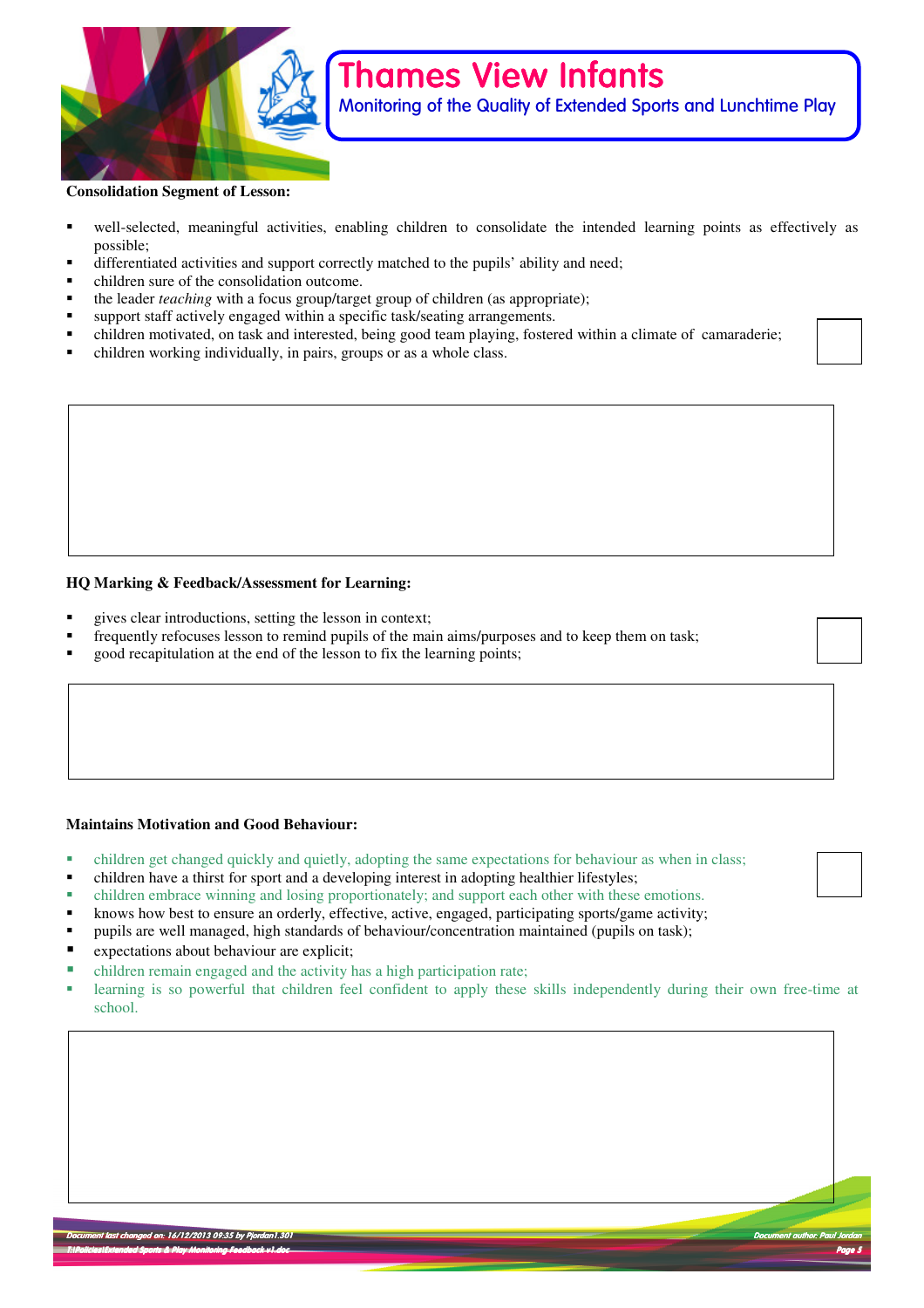

# **The Key Characteristics of an Effective Learning Environment for Quality of Extended Sports and Lunchtime Play**

### **The environment is attractive and welcoming as well as being functional and safe:**

- resources are effectively stored;
- the area is set up before hand in line with expectations;
- potentially hazardous equipment is secured or removed;
- exit routes are clear;
- the setting is aesthetically pleasing.
- children have easy access to the relevant equipment and resources;
- there are sufficient staff ratios to support the children and the activity;
- staff are suitably trained in the skill that they are teaching.
- staff behave professionally and in line with the school's ethos for code of conduct;
- all resources are put away correctly and secured afterwards; and where appropriate, children help with this.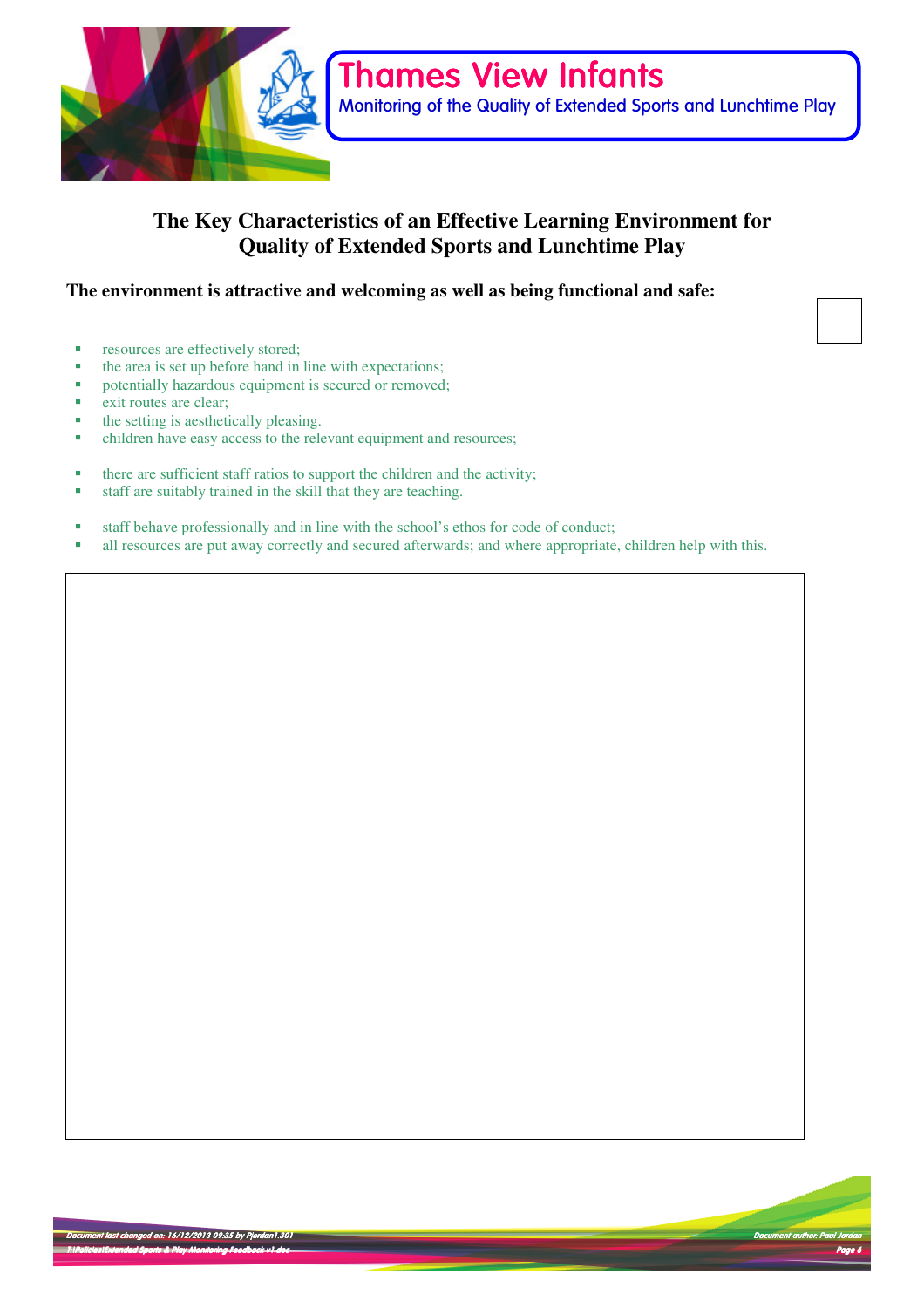

Monitoring of the Quality of Extended Sports and Lunchtime Play

### **Ofsted Grade descriptors**

## Outstanding (1): Quality of teaching in the school

- Much of the teaching in all sessions is outstanding and never less than consistently good. As a result, almost all pupils, including disabled pupils, those who have special and these far whom the numil numium are rides educational needs and those for whom the pupil premium provides support, are making rapid and sustained progress.
- -All staff have consistently high expectations of all pupils. They plan and teach lessons that enable pupils to learn exceptionally well.
- - Teachers systematically and effectively check pupils' understanding throughout lessons, anticipating where they may need to intervene and doing so with notable impact on the quality of learning.
- -Staff generate high levels of engagement and commitment to generating a thirst for sport and being active.
- -Consistently high quality and constructive feedback from staff ensures that pupils make rapid gains.
- - Staff use well-judged and often inspirational teaching strategies, together with sharply focused and timely support and intervention, match individual needs accurately. Consequently, pupils learn exceptionally as athletes.

### **Outstanding (1): The behaviour and safety of pupils at the school**

- Pupils' consistently display a thirst for sport and a love of learning, which have a very strong impact on their overall fitness levels and attitudes to healthy living.
- -Pupils' attitudes to sport and healthy living are of an equally high standard across activities, clubs, sports, times of the day, years, classes and with different staff.
- - Parents, staff and pupils are unreservedly positive about both behaviour and safety. Pupils are keenly aware how good attitudes and behaviour contribute to school life, adult life, work and healthy lifestyles.
- -Pupils' behaviour is almost always impeccable. Pupils' pride in the school is shown by their excellent conduct, manners and punctuality.
- - As during lesson time, children are fully aware of different forms of bullying, including cyber-bullying and prejudice-based bullying, and actively try to prevent it from occurring. Bullying and derogatory or aggressive language in all their forms are rare and dealt with highly effectively.
- Skilled and highly consistent behaviour management by all staff makes a strong contribution to an exceptionally positive climate for learning. There are are strong the particular hard in the strong strong was dependent excellent improvements in behaviour over time for individuals or groups with particular behaviour needs.
- - All groups of pupils are safe and feel safe at school and at alternative provision placements at all times. They understand very clearly what constitutes unsafe situations and are highly aware of how to keep themselves and others safe in different situations, including in relation to e-safety.